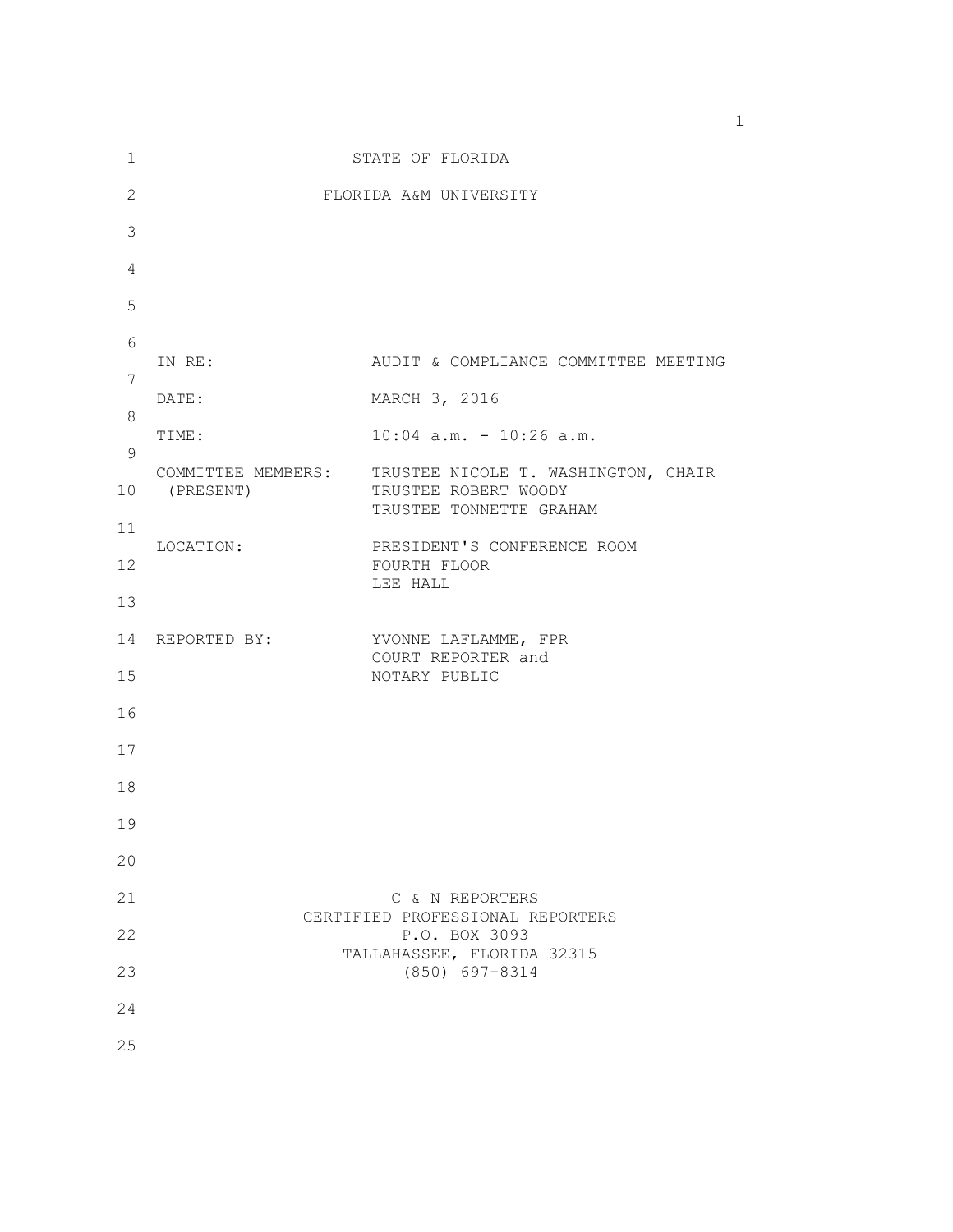1 \*\*\*\*\*\*\*\*\*\*\*\*\*\*\*\*\*\*\*\*\*\*\*\*\*\*\*\*\*\*\*\*\*\*\*\*\*\*\*\*\*\*\*\*\*\*\*\*\* 2 TRUSTEE WASHINGTON: Good morning, everyone. 3 This is the special meeting for the Audit and 4 Compliance Committee. We are pending one additional 5 trustee coming on the line, so if you could please 6 have patience with us for a couple of minutes while we 7 try to locate people to make sure we have a quorum. 8 Thank you. 9 TRUSTEE LAWSON: Excuse me. We're waiting on 10 Trustee Graham; is that the situation? 11 TRUSTEE WASHINGTON: Yeah. 12 TRUSTEE LAWSON: You can start the meeting but 13 just not close it until you get a quorum. But as the 14 chair, it's your decision. 15 TRUSTEE WASHINGTON: Okay. Well, thank you for 16 that, Trustee Lawson. 17 I will hope -- I would begin and hope that we can 18 get Trustee Graham on before we actually close, so I 19 am going to call the meeting, the special meeting of 20 Audit and Compliance Meeting or Committee to order. 21 Ms. Barrington, can you please call the roll? 22 MS. BARRINGTON: Good morning to everyone. 23 Trustee Nicole Washington? 24 TRUSTEE WASHINGTON: Here. 25 MS. BARRINGTON: Trustee Tonnette Graham?

 $\sim$  2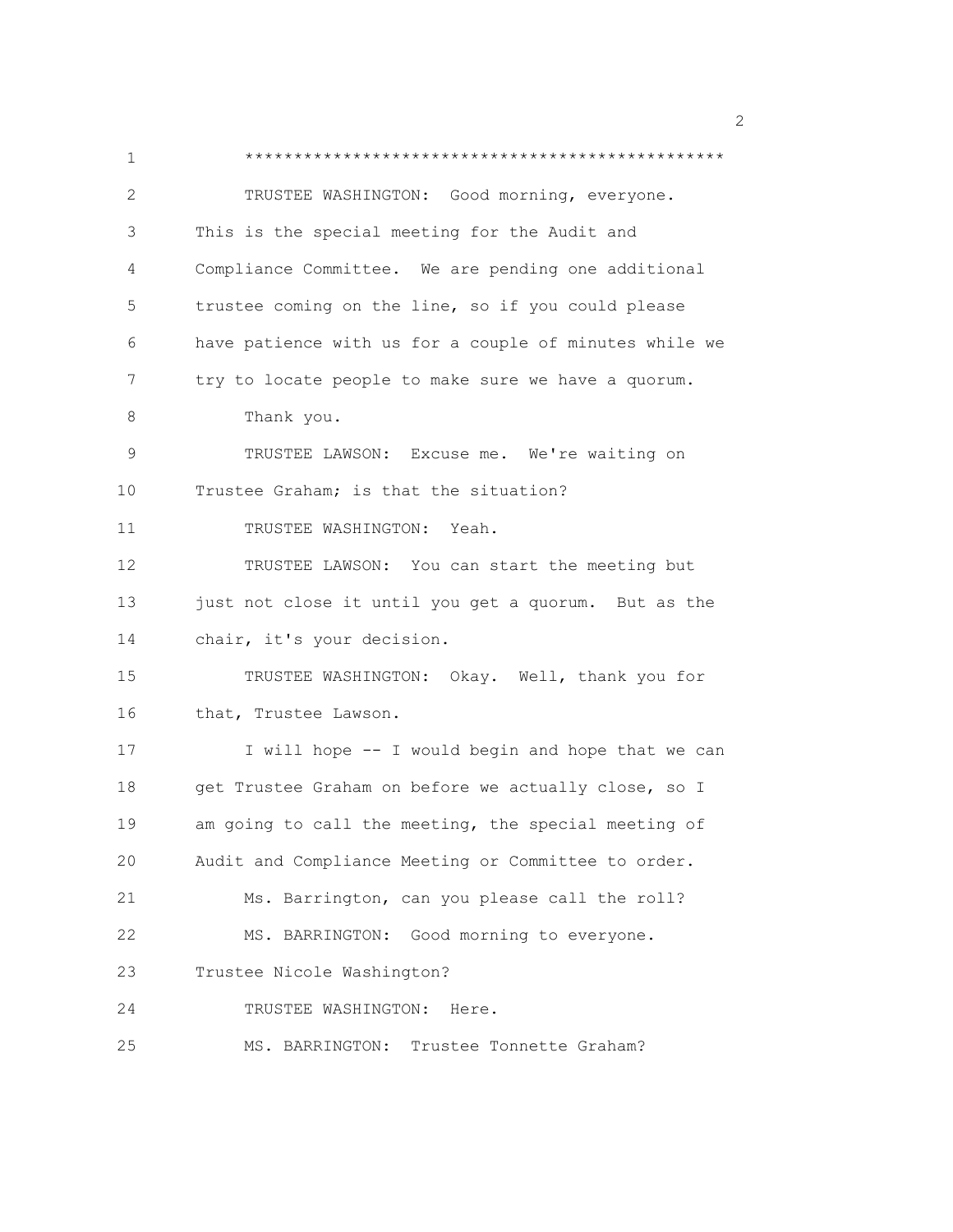1 Trustee Gary McCoy?

2 Trustee Craig Reed? 3 Trustee Robert Woody? 4 TRUSTEE WOODY: Here. 5 MS. BARRINGTON: Chair Washington, we do not have 6 a quorum. 7 TRUSTEE WASHINGTON: Thank you, Ms. Barrington. 8 MS. BARRINGTON: You're welcome. 9 TRUSTEE WASHINGTON: And I am aware we do not 10 have a quorum. We are trying to locate one of the 11 other trustees to insure that we do have a quorum 12 before taking this vote. 13 This should be a relatively short meeting. We 14 only have one action item. It is, in fact, the 15 acceptance of the performance-based funding data 16 integrity report. It's -- this report is required by 17 the Board of Governors. It was distributed to the 18 committee members and the full board for your review 19 prior to the meeting, and I would now ask VP Givens to 20 give a review of the report. 21 VP GIVENS: Good morning. 22 TRUSTEE WOODY: Good morning. 23 VP GIVENS: This audit is required by the Board 24 of Governors. It's required of all of the State 25 University System universities, and it's -- the goal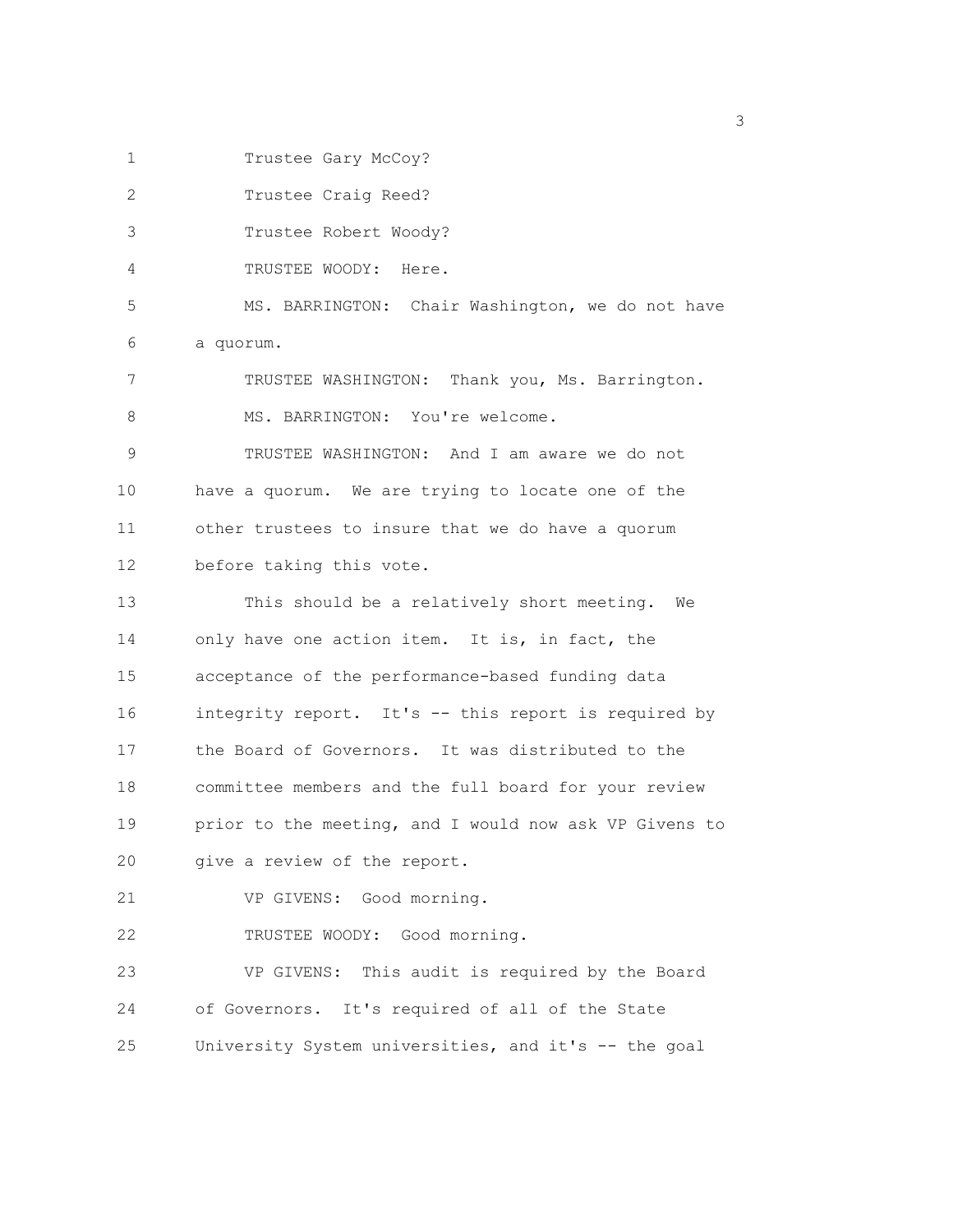1 is to provide the Board of Governors with the 2 assurance that it wants to insure that the data it 3 receives from the universities, that they rely upon 4 for performance-funding based metric is accurate and 5 complete.

6 So, we performed the audit. We have issued the 7 report, and the conclusion of the audit is the 8 University does have adequate processes and controls 9 in place and the data submitted to the Board of 10 Governors for performance funding metrics was accurate 11 and complete.

12 In doing the audit, we did have a couple of 13 observations. The first of these had to do with we 14 noted that there was some inappropriate or unnecessary 15 IT access privileges within the iRattler system. And 16 corrective action on this has already been implemented 17 or has begun, and the ITS subject matters experts are 18 working with the users from the various offices to 19 determine what access is needed for each level of duty 20 and then a metric will be developed to include an 21 appropriate set of duties.

22 The second step would then be to do an annual 23 user roll recertification project, which would include 24 completion of the testing application; and then 25 secondly, to review and update the description of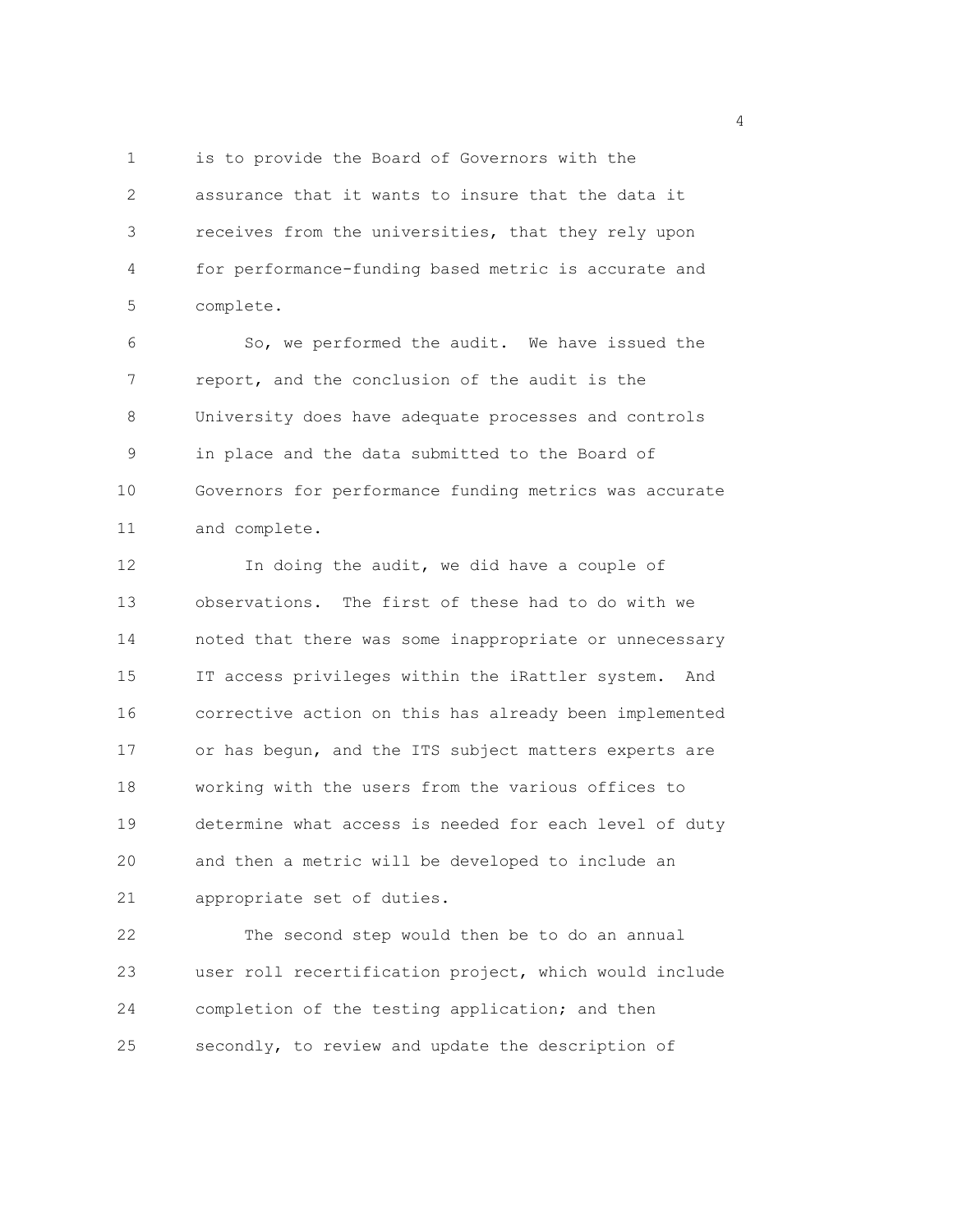1 access rules with the subject matter experts and then 2 to execute an annual test, which would generate 3 reports, so that it would be done on an annual basis. 4 The implementation of this step is expected to be 5 completed in October of 2016.

6 The second observation was data submissions were 7 not submitted by the required due date in certain 8 instances. Corrective action plans have already begun 9 on this observation as well by providing training to 10 those who input data with the expectation that they 11 put down on the amount of input errors, and also 12 consider maintaining some space facility in PeopleSoft 13 rather than Legacy to expedite pulling that 14 information out of that system. The implementation 15 date of this is expected to be summer term of 2016. 16 We also noted in connection with the late 17 submission of reports that the University could 18 automate some processes which would help the data and 19 been able to provide the data on a timely basis and 20 cut down errors.

21 So, the next step would be for the Audit 22 Committee to accept the report, and then they will go 23 to the full board at the next meeting for acceptance 24 by the full board, and then the report will be 25 submitted to the Board of Governors.

<u>5</u> September 2005 and 2006 and 2007 and 2007 and 2008 and 2007 and 2008 and 2008 and 2008 and 2008 and 2008 and 2008 and 2008 and 2008 and 2008 and 2008 and 2008 and 2008 and 2008 and 2008 and 2008 and 2008 and 2008 and 2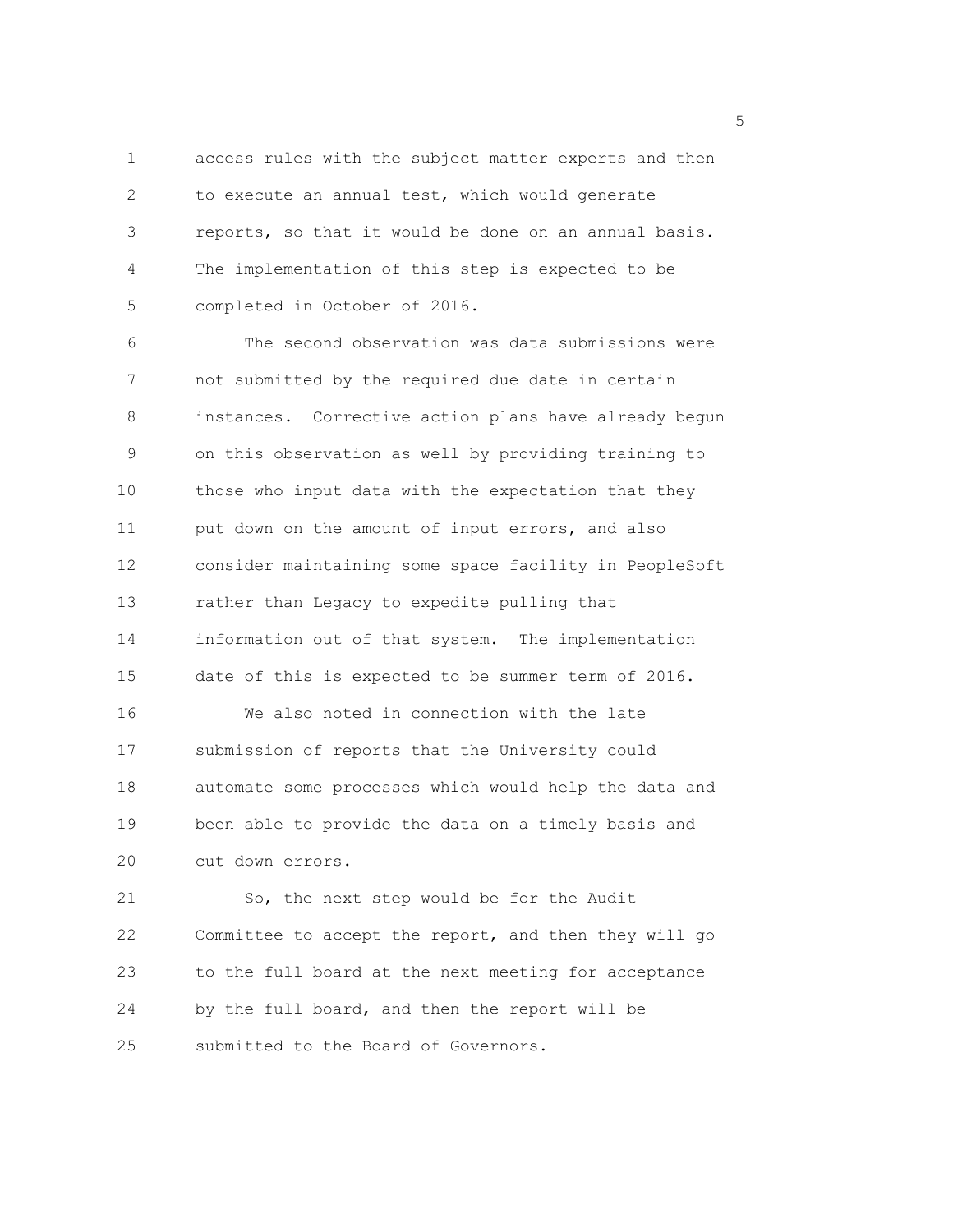1 Madam Chairman, that concludes my report. 2 TRUSTEE WASHINGTON: Thank you very much, 3 VP Givens. I'm just going to take a point of 4 privilege to note there is a lot of feedback on the 5 line, so I don't know -- if you're not speaking, if 6 you could mute your line. Or if there's mumbling 7 going on around the conference table, if you could 8 keep that to a minimum. 9 Thank you. 10 So I just have one question. VP Givens, it's my 11 understanding that this is the second year for the 12 observations that you mentioned; is that correct? 13 THE WITNESS: Yes, that's correct. 14 Yes, that's correct. 15 TRUSTEE WASHINGTON: That is correct. So both, 16 we have the data integrity issues and the -- 17 (unintelligible) -- issues last year. 18 If it's possible, if there's somebody from the 19 Provost's Office, could you explain how or what 20 happened that these were not corrected last year? 21 DR. PALM: I'm sorry. Again, this is Donald 22 Palm. Can you repeat your question? 23 TRUSTEE WASHINGTON: I just asked what happened 24 last -- this is the second year of these corrections, 25 and I'm not sure if there's any penalties or anything,

<u>6</u> and the contract of the contract of the contract of the contract of the contract of the contract of the contract of the contract of the contract of the contract of the contract of the contract of the contract of the co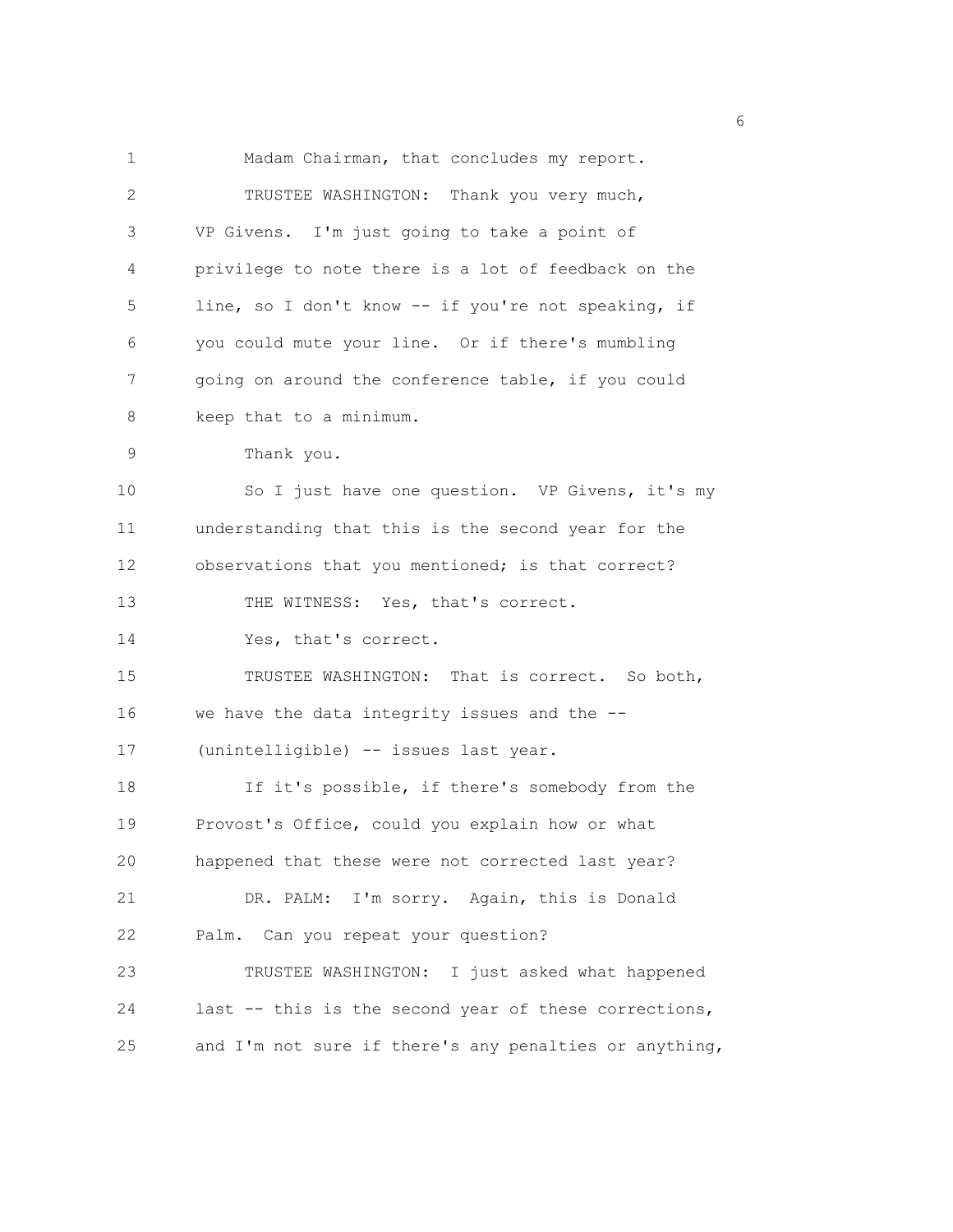1 but I'm just trying to figure out what happened last 2 year that we did not in fact make the corrective 3 action last year in that we had these findings again 4 for the second year?

5 DR. PALM: Okay. So, with the data integrity, we 6 actually switched from last year and this year to a 7 new system, especially with regards to our student 8 hours-to-degree file, and we're using our academic 9 advisement module for that. And so this year -- 10 again, some of the issues were that all of the 11 departments were not utilizing the academic advisement 12 module, and so a directive went out from the Provost's 13 Office last week -- excuse me, this week -- to provide 14 training for those departments that are not utilizing 15 academic advisement module.

16 This academic advisement module will insure the 17 accuracy of our students, who degree audits were done, 18 and it was creating a lot of issues with -- and there 19 were various issues for the various students, but it 20 was due to the fact that we switched over to an 21 academic advisement module that will be utilized for 22 the hours of degree file.

23 Now, last year, that was not in place and so some 24 of the errors actually have decreased. But again, the 25 reason for this year was the fact that all of the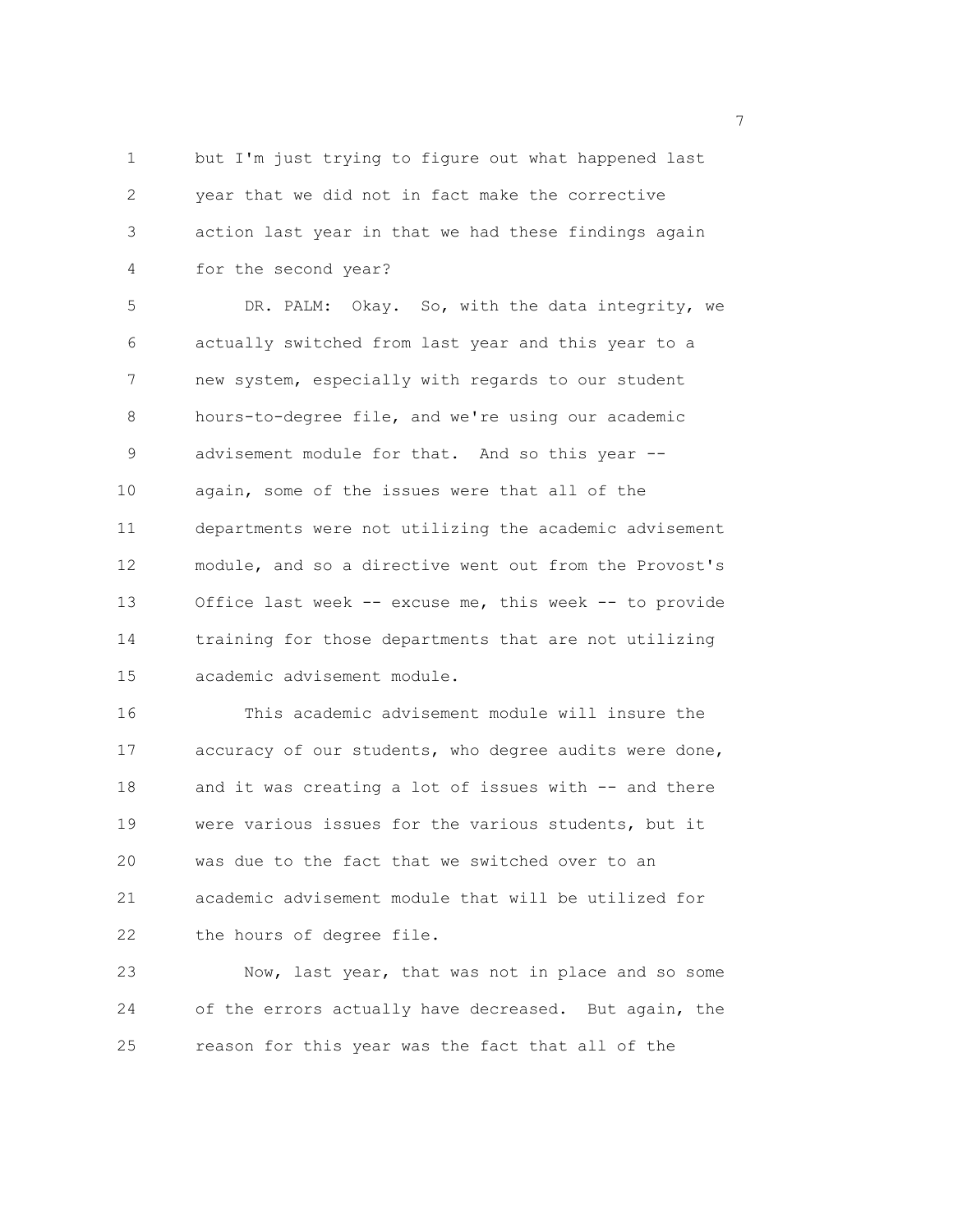1 various departments were not utilizing this academic 2 advisement module to do the degree audits for our 3 students. And so we know who those departments are, 4 we have identified them, and we're providing training 5 for those various departments.

6 TRUSTEE WASHINGTON: Okay. And then that was one 7 issue, and then the second was the data or the folks 8 having inappropriate access to the data. Can you 9 speak to that?

10 DR. PALM: Yeah.

11 VP GIVENS: That's more of an issue for the 12 finance and administration; rather, the Provost 13 doesn't oversee those areas.

14 TRUSTEE WASHINGTON: Okay.

15 VP GIVENS: I can say this. When we did the 16 audit, we talked with ITS personnel that they have 17 started working on this already. They have removed 18 some inappropriate access already where they were easy 19 to identify. So say someone was no longer in a 20 position, and so now they're able to do that. And now 21 they're into the more time-consuming part of going 22 through and identifying the users, not only within a 23 particular department but also users outside of that 24 department who may have some access to a particular 25 role. Just to evaluate who needs what type of access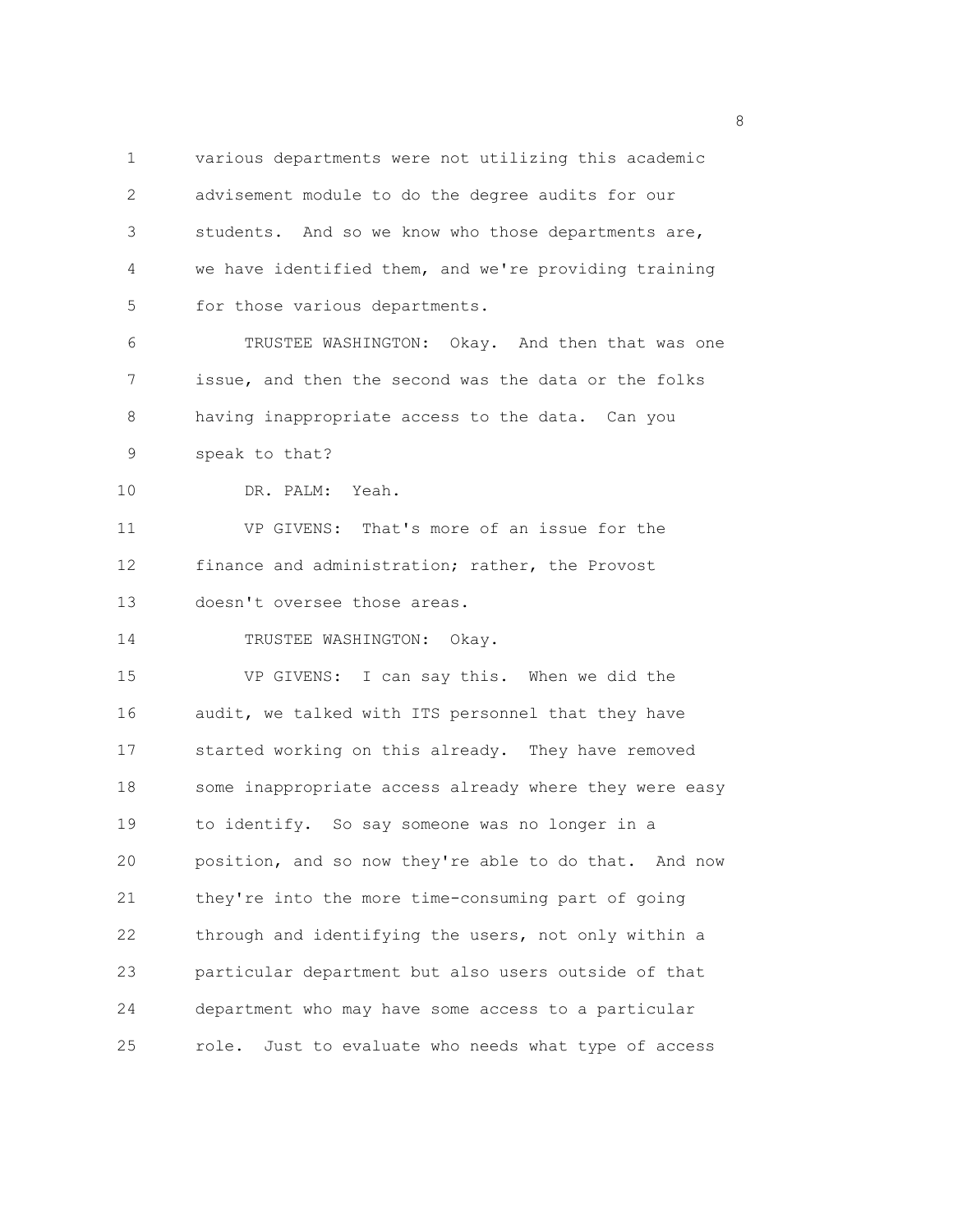1 to do their job. So that -- they are in the process 2 on that.

3 TRUSTEE WASHINGTON: Okay. Thank you. 4 TRUSTEE WOODY: Madam Chair, this is Trustee 5 Woody.

6 TRUSTEE WASHINGTON: Yes, Trustee Woody? 7 TRUSTEE WOODY: Question for VP Givens. Have we 8 started the training? Has staff started training on 9 all of the corrective actions and the new procedures 10 or new process?

11 VP GIVENS: Yes. As a matter of fact, as far as 12 the system for the academic advising, I believe most 13 departments have already undergone the training. So 14 they're redoubling that effort, and with the Provost's 15 backing, they will start using that system. And we 16 recognize it's not going to be a painless effort, 17 because they -- to get the information in the academic 18 advising module it has to be accurate, it has to be 19 verified so that when they run the graduation checks 20 it provides good information.

21 But I will say, by doing that, it's going to 22 provide a couple of more benefits that affect the 23 performance metric in that it will give the advisors 24 an ongoing way to monitor progress, and it will give 25 the students to look at their progress and see how

en de la provincia de la provincia de la provincia de la provincia de la provincia de la provincia de la provi<br>1900 : la provincia de la provincia de la provincia de la provincia de la provincia de la provincia de la prov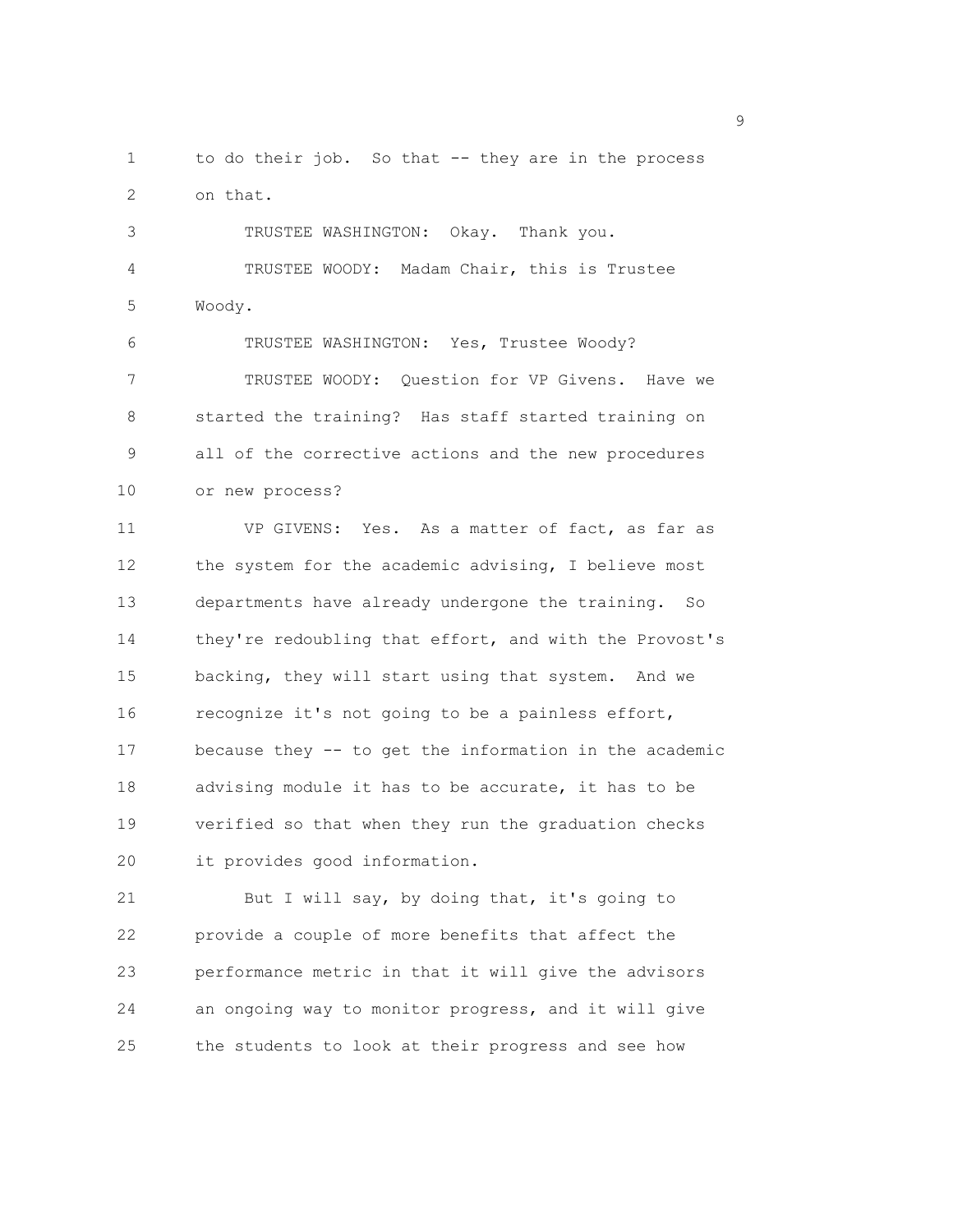1 they're going towards graduation.

| $\overline{2}$ | TRUSTEE WOODY: So we're comfortable -- are you         |
|----------------|--------------------------------------------------------|
| 3              | comfortable with the recommendation that you've made   |
| 4              | as it relates to the audit results?                    |
| 5              | VP GIVENS: Yes.                                        |
| 6              | TRUSTEE WOODY: Okay.                                   |
| 7              | VP GIVENS: And I believe that everybody involved       |
| 8              | that's got a role in providing the corrective actions  |
| $\mathsf 9$    | have started working on it.                            |
| 10             | TRUSTEE WOODY: One last question, though. I            |
| 11             | think I already know this answer but maybe I want to   |
| 12             | hear someone say it.                                   |
| 13             | Who is ultimately going to be responsible to make      |
| 14             | sure that the correction action is done and the        |
| 15             | training is done and the information is correct in the |
| 16             | system?                                                |
| 17             | VP GIVENS: Well, the departments are the ones          |
| 18             | responsible for implementing and we -- I shouldn't say |
| 19             | "we" -- the Division of Audit and Compliance should do |
| 20             | a follow-up. And in the process of developing an       |
| 21             | ongoing way to follow-up on all of the audit findings, |
| 22             | where we will be providing to the senior leadership    |
| 23             | team a list of outstanding findings. And Dr. Mangum    |
| 24             | has indicated that she intends to follow-up with the   |
| 25             | responsible people to be sure that action is being     |
|                |                                                        |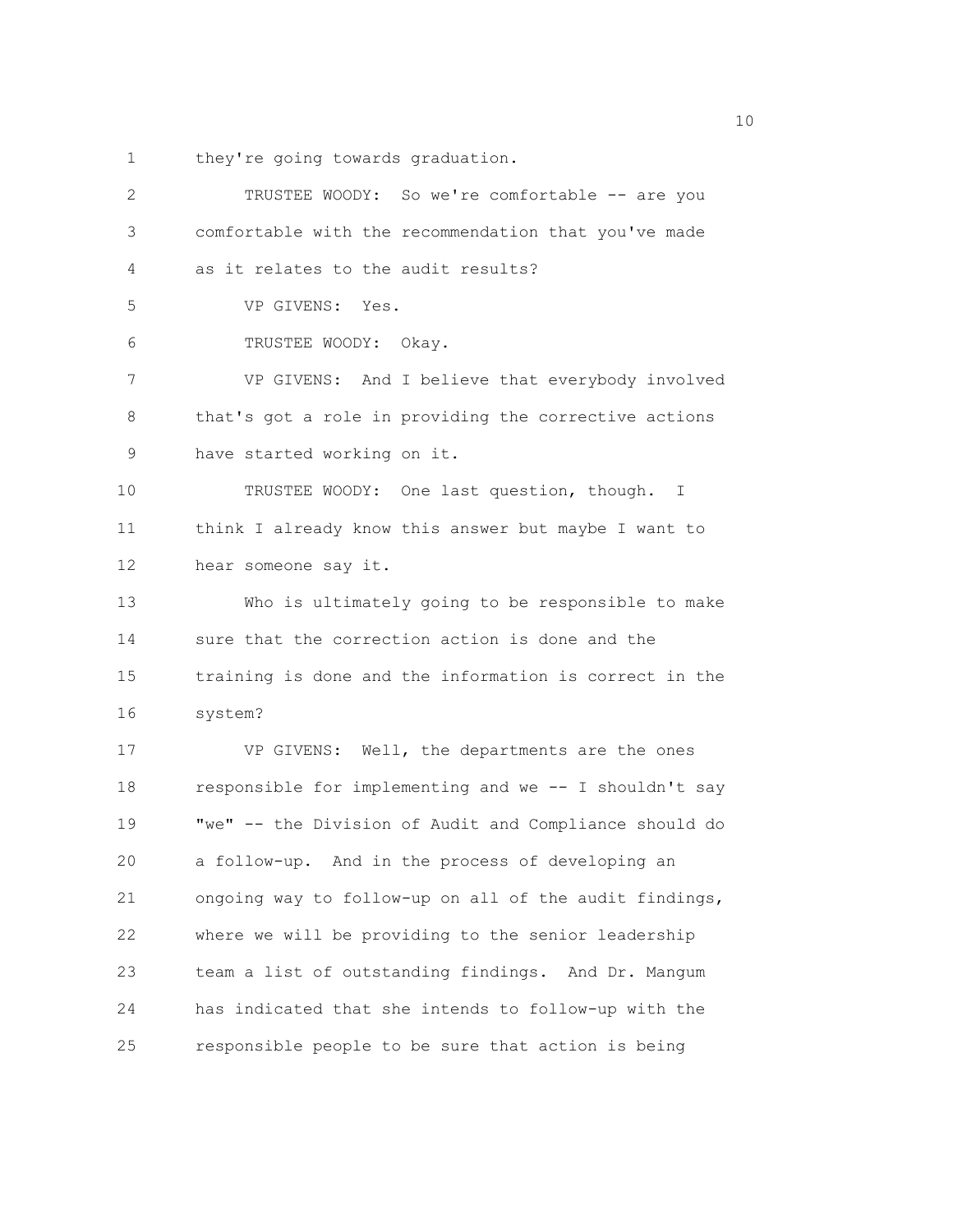1 taken and it's not just going to be put on the back 2 burner. 3 TRUSTEE WOODY: Okay, thank you. 4 Thank you, Madam Chair. 5 TRUSTEE WASHINGTON: Thank you, Trustee Woody. 6 Any other questions? 7 TRUSTEE GRABLE: Madam Chair, this is Trustee 8 Grable. I'm not on the committee but I have a 9 question. 10 TRUSTEE WASHINGTON: Are you recognized Trustee 11 Grable. Good morning. 12 TRUSTEE GRABLE: Good morning and thank you, 13 Trustee Washington. 14 My question is for Vice President Givens. I, of 15 course, I have great confidence in Vice President 16 Givens -- shocked -- but I did want to ask when we 17 look around the State University System, it's the norm 18 that we use our internal auditors to do the work on 19 making sure that this data is valid and reliable? 20 VP GIVENS: Yeah, I think typically that's done 21 by the internal auditors. I believe there's one 22 University, Florida Gulf Coast University, is the only 23 one that hires an external firm to come in and do the 24 audit just because they don't have sufficient staff to 25 do it. Because this audit takes quite a bit of hours.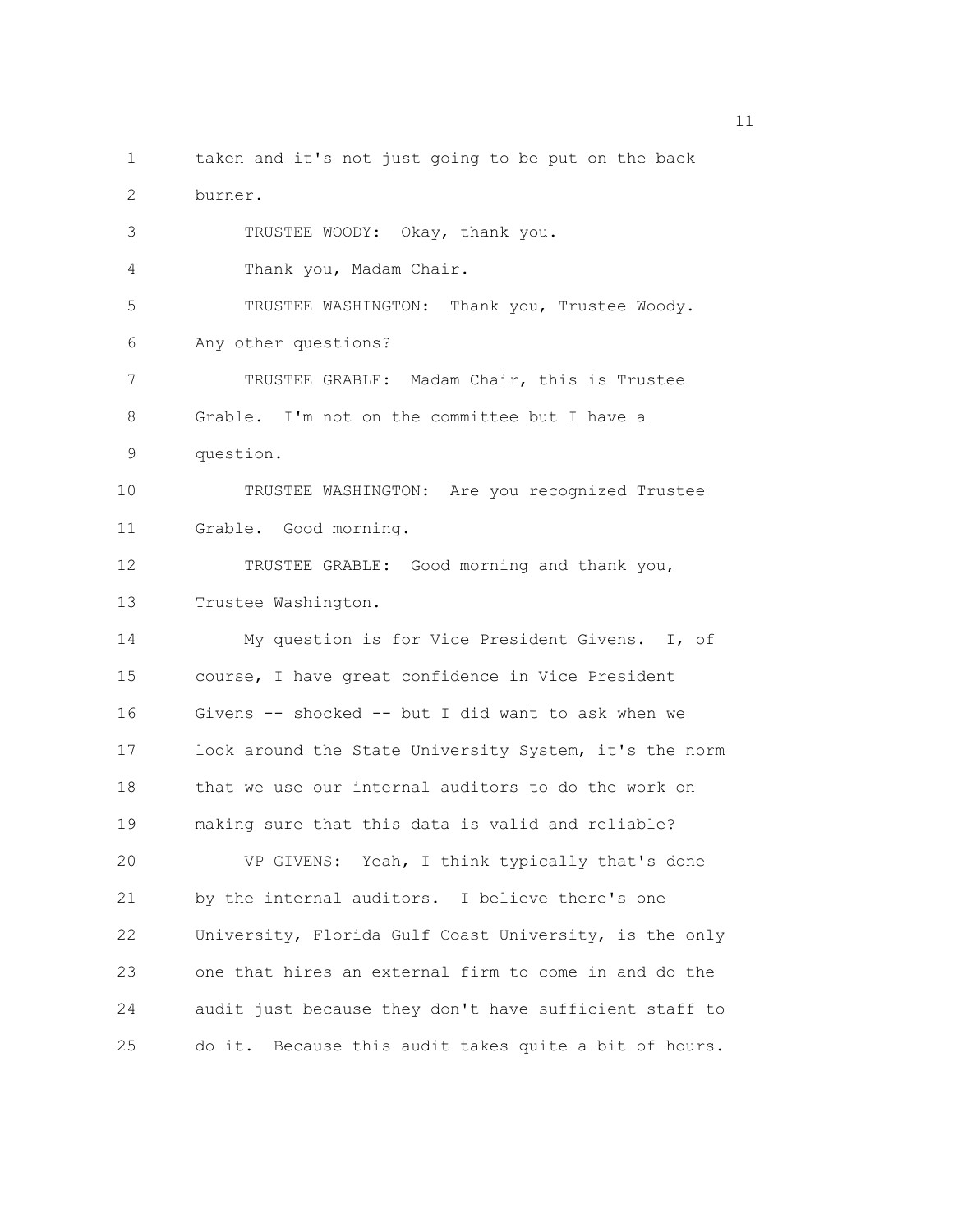1 We have probably spent about 2500 hours on the audit 2 to do it. But as far as I know, there's only one 3 university that goes outside to have the audit done. 4 TRUSTEE GRAHAM: Good morning. This is Trustee 5 Graham. I apologize for my delay. I am leaving a 6 doctor's appointment. 7 TRUSTEE GRABLE: And Trustee Washington, I had 8 one follow-up to that? 9 TRUSTEE WASHINGTON: Sure, Trustee Grable. 10 Welcome, Trustee Graham. 11 TRUSTEE GRABLE: I'm curious, once we submit this 12 to the Board of Governors, do they have processes in 13 place where they then in turn verify what we submit? 14 And I would like to know how that works. 15 VP GIVENS: Yeah. They could have a process. 16 They review reports, and last year they called and had 17 questions on a couple of issues -- primarily when we 18 reported the inappropriate access last year -- and we 19 provided some information as to how we evaluated that 20 in terms of reaching our conclusion that the data is 21 accurate and they were satisfied with it. 22 So they review reports and they -- there has been 23 some talk within the Board of Governors' Audit 24 Committee that the Board of Governors Inspector 25 General may come do work paper inspections as well to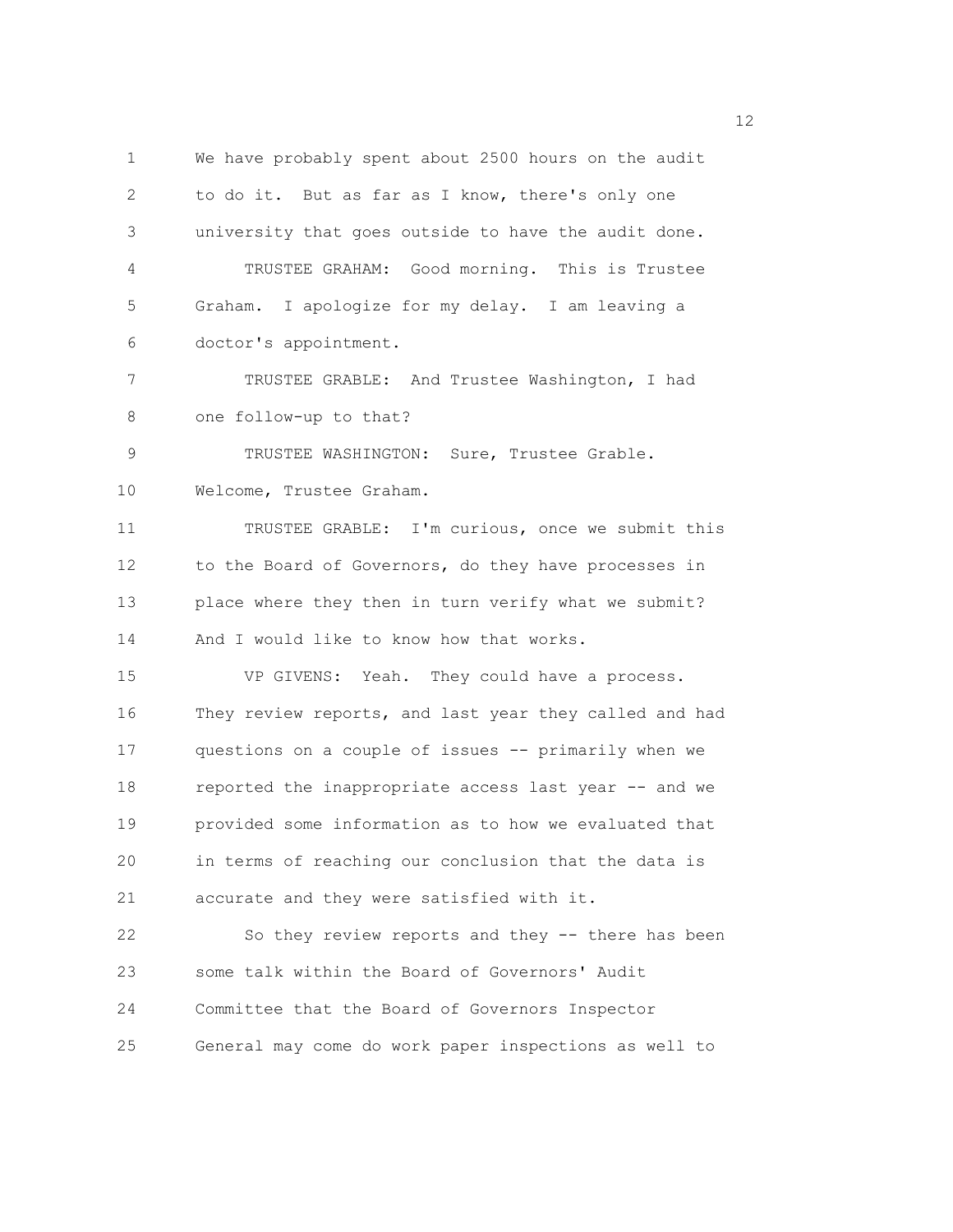1 just insure that the work that's being done is meeting 2 the specifications that they intended and that is 3 accurate. Now, they have not done that to my 4 knowledge, but they have indicated that is a 5 possibility. 6 TRUSTEE GRABLE: So for this current report? 7 VP GIVENS: That's correct, yes. 8 TRUSTEE GRABLE: All-righty. 9 Thank you, Trustee Washington. 10 And thank you, VP Givens. 11 TRUSTEE WASHINGTON: Thank you, Trustee Grable. 12 Do we have any other questions before the committee? 13 I take that as a no. 14 Ms. Barrington, can you do the roll one more time 15 to verify that we have a quorum? 16 MS. BARRINGTON: Yes, ma'am, thank you. 17 Trustee Washington? 18 TRUSTEE WASHINGTON: Here. 19 MS. BARRINGTON: Trustee Graham? Trustee Graham? 20 TRUSTEE WOODY: She's not on the committee. 21 TRUSTEE WASHINGTON: She is on the committee. 22 TRUSTEE WOODY: She is? 23 TRUSTEE WASHINGTON: Yes. She was just here. 24 MS. BARRINGTON: Trustee Graham? 25 Trustee McCoy?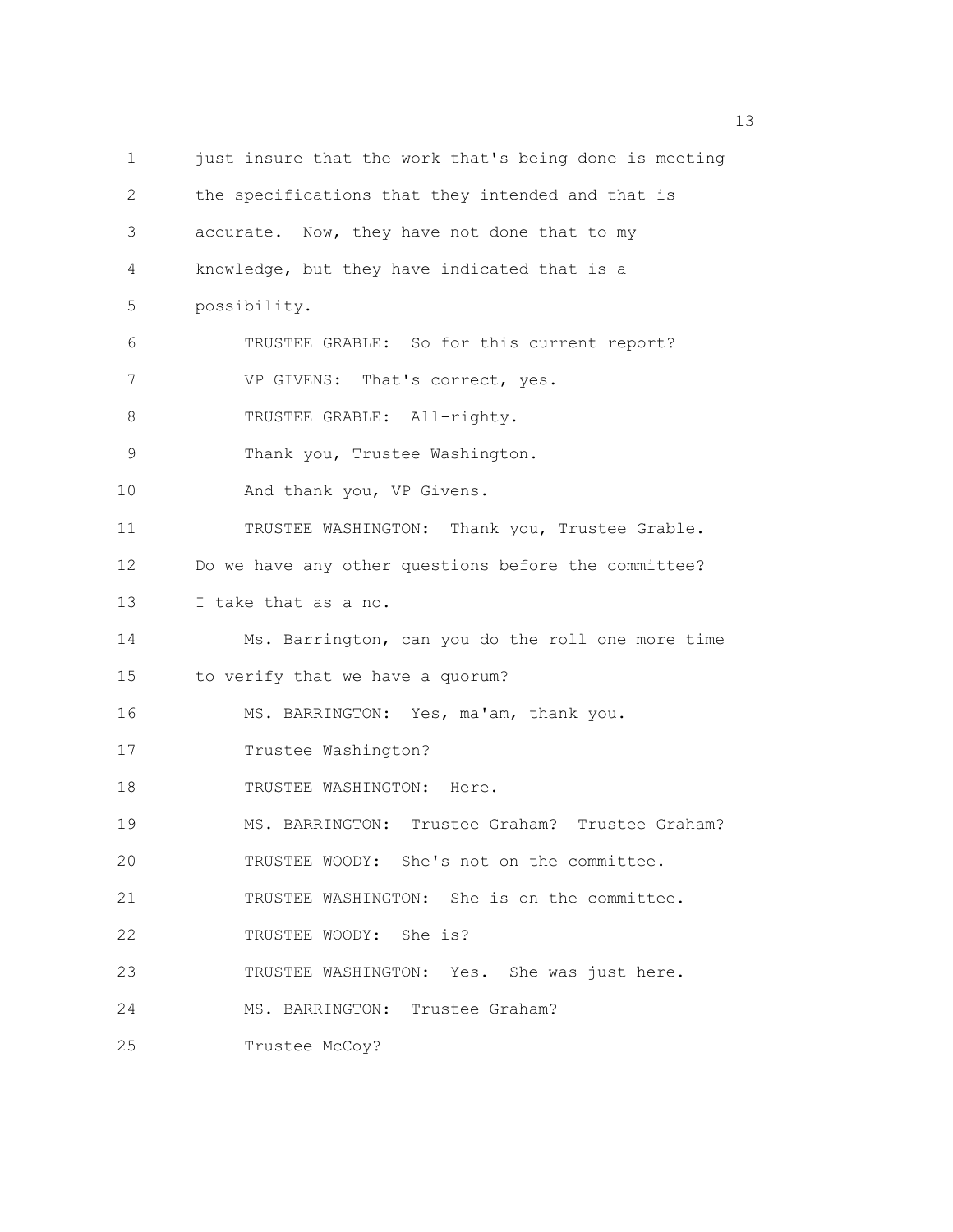1 Trustee Reed?

2 Trustee Woody.

3 TRUSTEE WOODY: Here.

4 TRUSTEE WASHINGTON: All right. We need Trustee 5 Graham, and then we will have a quorum, and then we 6 can take a motion. Can we try to locate her? Did she 7 drop off of the call? Do we know?

8 DR. STARLING: Yeah, she dropped off of the call. 9 TRUSTEE WASHINGTON: Trustee Graham, are you 10 there? Vice Chair Lawson, if we cannot get Trustee 11 Graham --

12 TRUSTEE LAWSON: Yeah, if we can't get Trustee 13 Graham, because she's an official member of your 14 committee, we will have to suspend the activity and 15 then we will have to take up your committee meeting at 16 the body meeting, next week, and then bring this item 17 before with the motion, second, and a full vote. 18 TRUSTEE WASHINGTON: Okay. I just heard from 19 Trustee Graham that she is trying to dial in. 20 TRUSTEE LAWSON: Okay, well, we can wait a minute 21 for her to dial in. 22 TRUSTEE WASHINGTON: Thank you all for your 23 patience. 24 MS. BURY: She's back on now.

25 TRUSTEE WASHINGTON: Okay, Ms. Barrington, can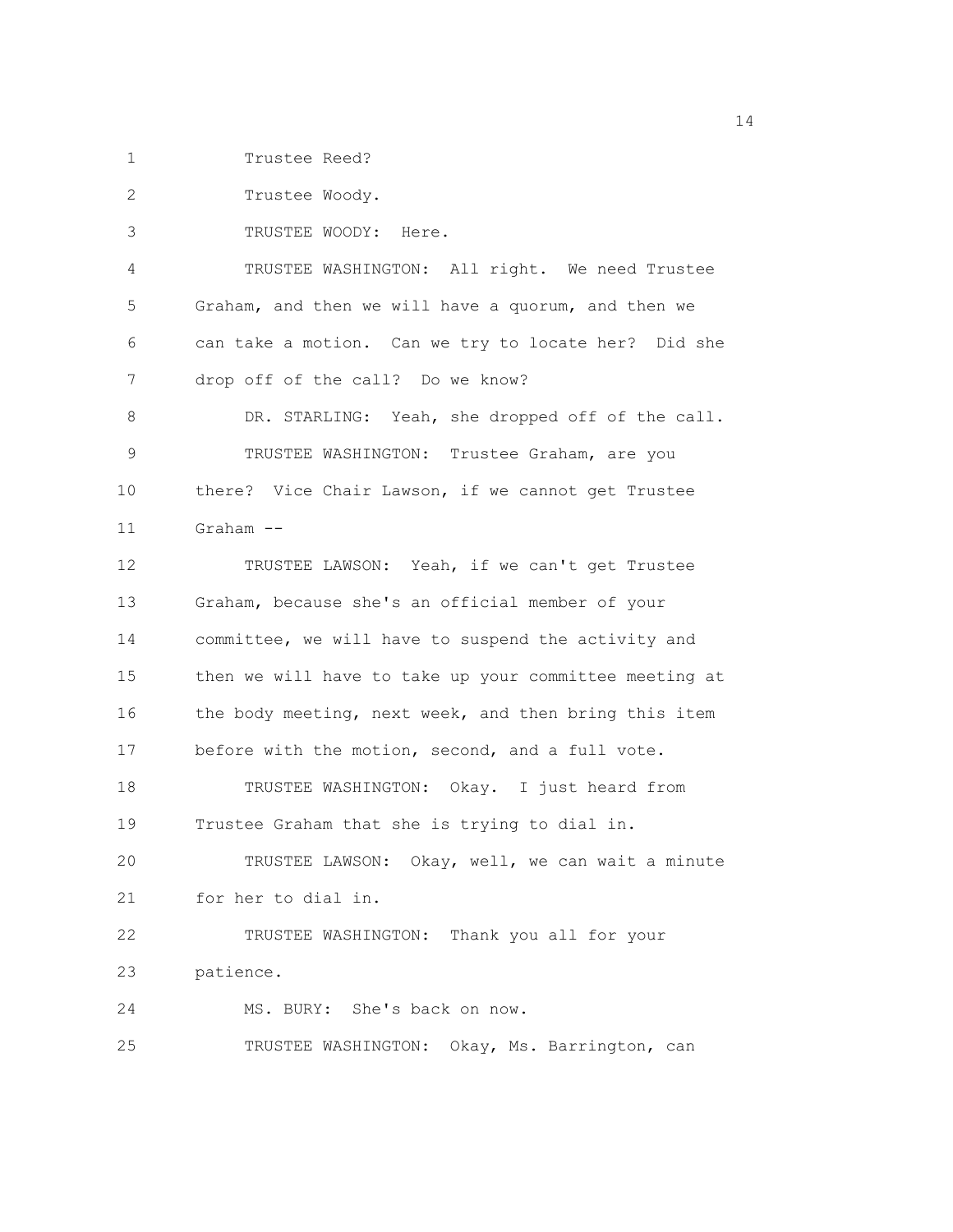1 you call the roll one more time?

2 MS. BARRINGTON: Yes, ma'am. 3 Trustee Washington? 4 TRUSTEE WASHINGTON: Here. 5 MS. BARRINGTON: Trustee Graham? 6 TRUSTEE GRAHAM: Here. 7 MS. BARRINGTON: Trustee McCoy? 8 Trustee Reed? 9 Trustee Woody? 10 TRUSTEE WOODY: Here. 11 MS. BARRINGTON: Chair Washington, we now have a 12 quorum. 13 TRUSTEE WASHINGTON: Thank you, Ms. Barrington. 14 MS. BARRINGTON: You're welcome. 15 TRUSTEE WASHINGTON: And thank you, VP Givens for 16 your thorough review and committee members. And 17 others for all of your comments, if there are no other 18 questions or comments, can I have a motion to accept 19 this report? 20 TRUSTEE GRAHAM: So moved. 21 TRUSTEE WOODY: Second. 22 TRUSTEE WASHINGTON: Thank you. 23 Moved by Trustee Graham and seconded by Trustee 24 Moore. Are there any other discussions before the 25 committee?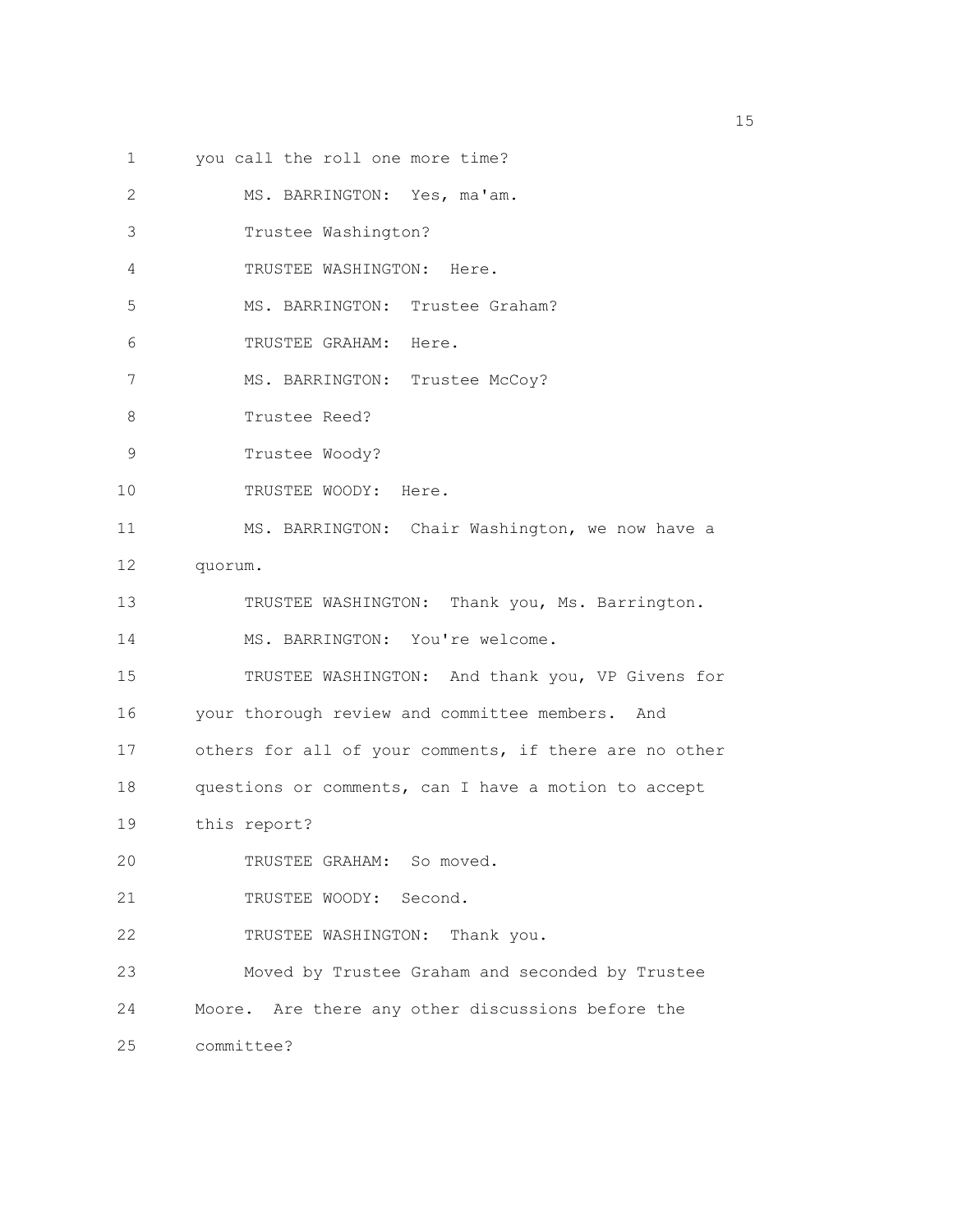1 TRUSTEE WOODY: Woody.

2 TRUSTEE WASHINGTON: Trustee Woody, sorry. My 3 apologies. 4 TRUSTEE WOODY: No problem. 5 TRUSTEE WASHINGTON: All in favor say "aye." 6 (All answer affirmatively.) 7 TRUSTEE WASHINGTON: All opposed, like sign? The 8 motion carries. 9 Is there any other business to come before the 10 committee that concludes our formal agenda? If there 11 is no other business before the committee, the Audit 12 Committee is adjourned. 13 (Meeting adjourned.) 14 15 16 17 18 19 20 21 22 23 24 25